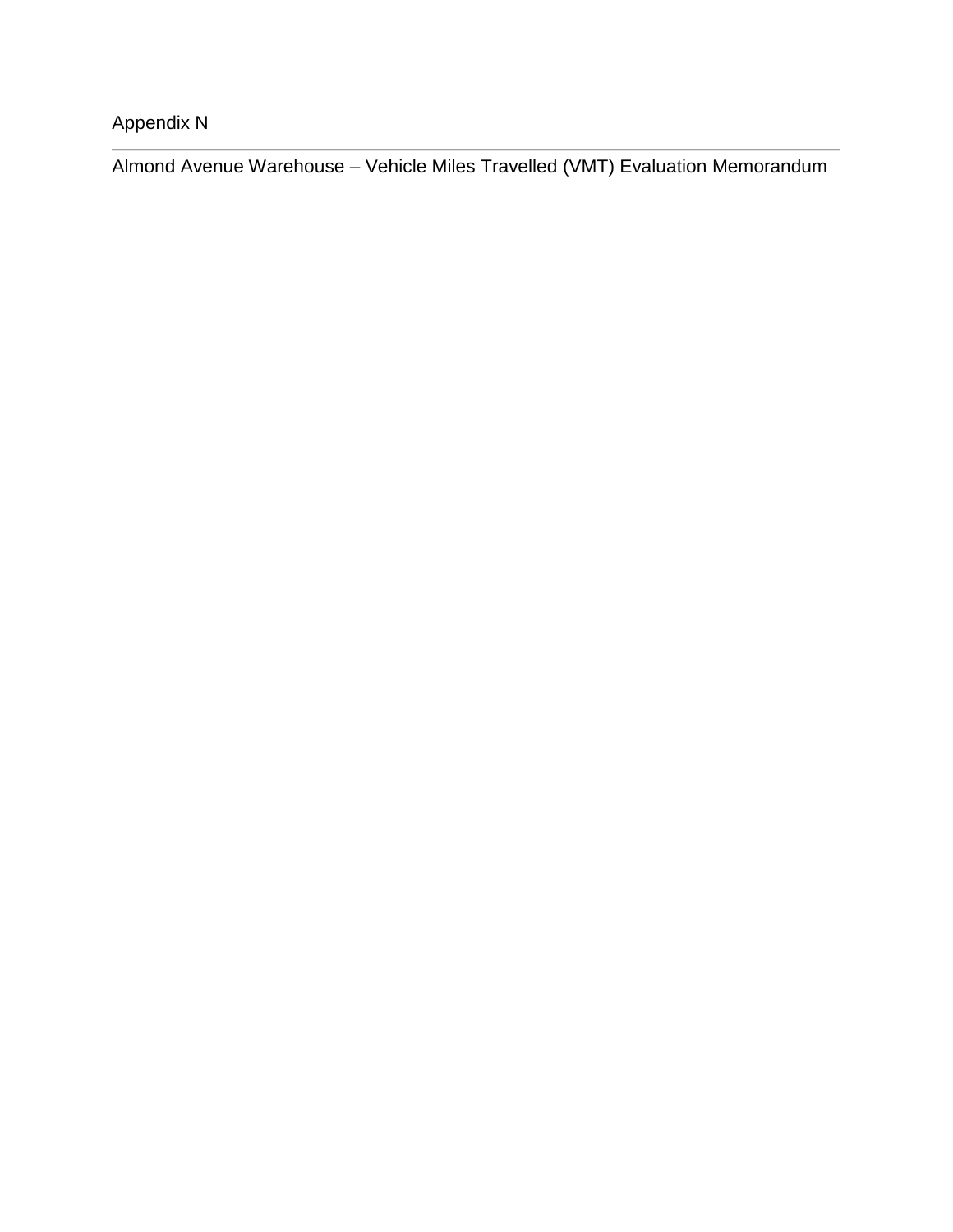|                                                       | memorandum      |                                                                      |  |  |  |  |  |
|-------------------------------------------------------|-----------------|----------------------------------------------------------------------|--|--|--|--|--|
|                                                       | DATE:           | January 20, 2020                                                     |  |  |  |  |  |
|                                                       | TO:             | Jeremy Johnson, County of San Bernardino                             |  |  |  |  |  |
|                                                       | FROM:           | Sandipan Bhattacharjee, PE, TE, AICP, Env SP                         |  |  |  |  |  |
| translutions<br>the transportation solutions company. | <b>SUBJECT:</b> | Almond Avenue Warehouse - Vehicle Miles Traveled (VMT)<br>Evaluation |  |  |  |  |  |

Translutions, Inc. (Translutions) is pleased to provide this memorandum discussing the trip generation and project related vehicle miles traveled (VMT) for the proposed Almond Avenue Warehouse. The project will be located on the west side of Almond Avenue south of Cherry Avenue in the County of San Bernardino. The project includes 186,167 square feet of warehousing use.

## **PROJECT TRIP GENERATION**

The trip generation for the proposed project is based on trip generation rates from the Institute of Transportation Engineers' (ITE) *Trip*  Generation (10<sup>th</sup> Edition) and are based on Land Use 150 – "Warehousing". Attached Table A shows the calculation of the project trip generation. As shown in Table A, the proposed project is forecast to generate 31 trips in the a.m. peak hour, 35 trips in the p.m. peak hour, and 325 daily trips. After converting truck trips to passenger car equivalents, the project is forecast to generate 41 PCE trips in the a.m. peak hour, 46 PCE trips in the peak hour and 425 daily PCE trips.

The County of San Bernardino *Transportation Impact Study Guidelines (July 9, 2019)* requires a Transportation Impact Study (TIS) if a project generates 100 or more trips without consideration of pass-by trips during any peak hour. Since the trip generation of the project is less than 100 trips during any peak hour, it is our professional opinion that a TIS should not be required.

## **VMT ANALYSIS**

The VMT analysis was evaluated consistent with the County Guidelines and include VMT thresholds which state that a project should be considered to have a significant impact if the project VMT per person/employee is greater than 4% below the existing VMT per person/employee for the unincorporated County. In addition, the San Bernardino County Transportation Analysis Model (SBTAM) was used to calculate the VMT for the project and County of San Bernardino.

Table B shows the home-based-work VMT for the County of San Bernardino for industrial employment, as well as the home-basedwork VMT for the project.

| <b>Table B: VMT Calculations from SBTAM</b> |                                                   |                        |                         |  |  |  |  |  |  |
|---------------------------------------------|---------------------------------------------------|------------------------|-------------------------|--|--|--|--|--|--|
|                                             | <b>Total Homebased/Work</b><br><b>VMT</b> (miles) | <b>Total Employees</b> | <b>VMT per Employee</b> |  |  |  |  |  |  |
| Project                                     | 697                                               | 38                     | 18.3                    |  |  |  |  |  |  |
| <b>County of San Bernardino</b>             | 5,154,554                                         | 212,001                | 24.3                    |  |  |  |  |  |  |

As shown in Table B, the per employee VMT (VMT per capita) for the County of San Bernardino is 24.3 miles per day. Based on the County threshold, the project will have a significant impact if the per capita VMT is greater than 23.3 miles per day. The project VMT is 18.3 miles per day, which is less than the 23.3 miles per day. Therefore, the project will have a less than significant impact under the County of San Bernardino VMT thresholds.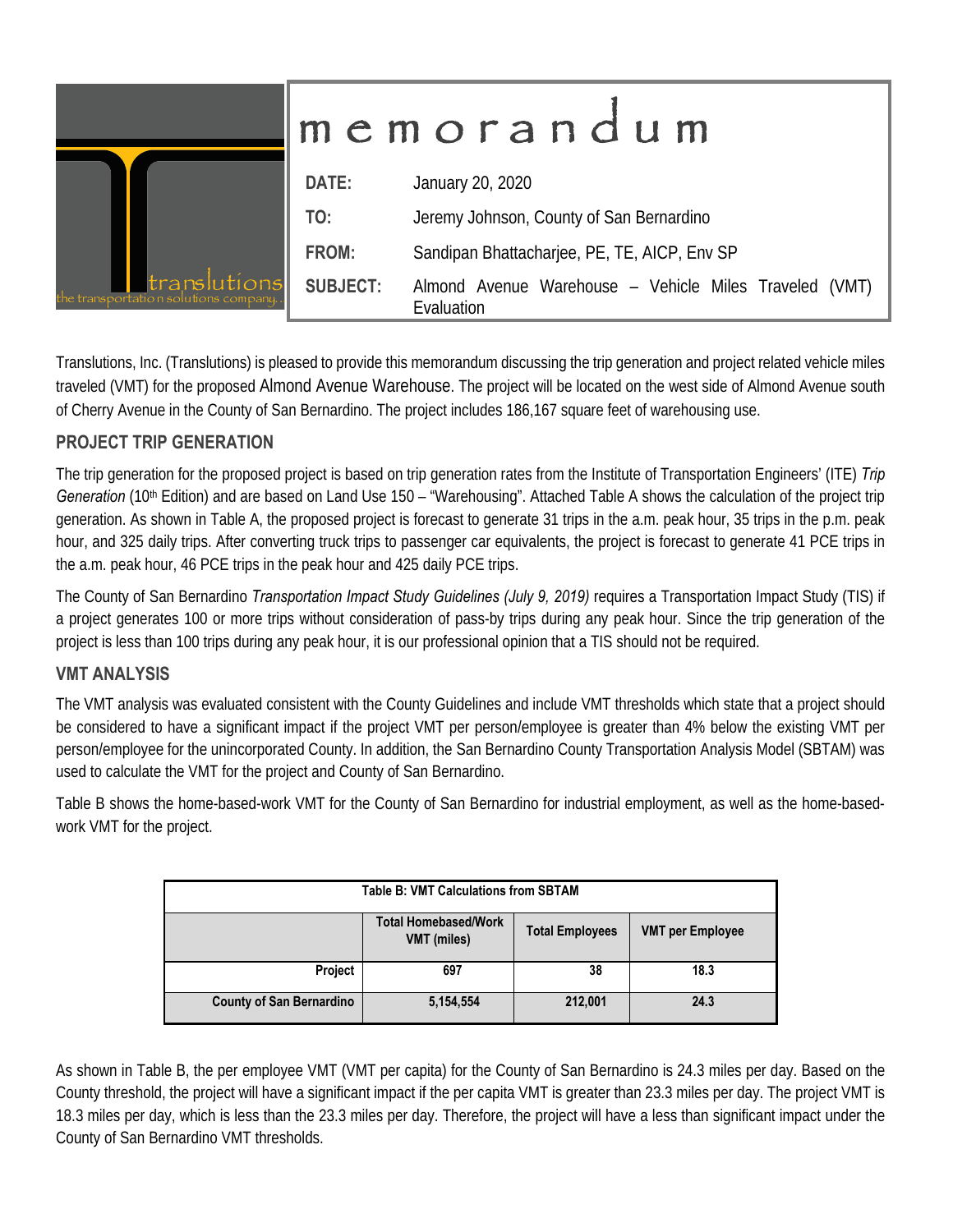Memorandum: Almond Avenue Warehouse – Trip Generation and VMT Analyses January 20, 2020

## **CONCLUSION**

 the transportation solutions company... The County of San Bernardino *Transportation Impact Study Guidelines (July 9, 2019)* requires a Transportation Impact Study (TIS) if a project generates 100 or more trips without consideration of pass-by trips during any peak hour. Since the trip generation of the project is less than 100 trips during any peak hour, it is our professional opinion that a TIS should not be required.

The project VMT is 18.3 miles per day, which is less than the 23.3 miles per day. Therefore, the project will have a less than significant impact under the County of San Bernardino VMT thresholds.